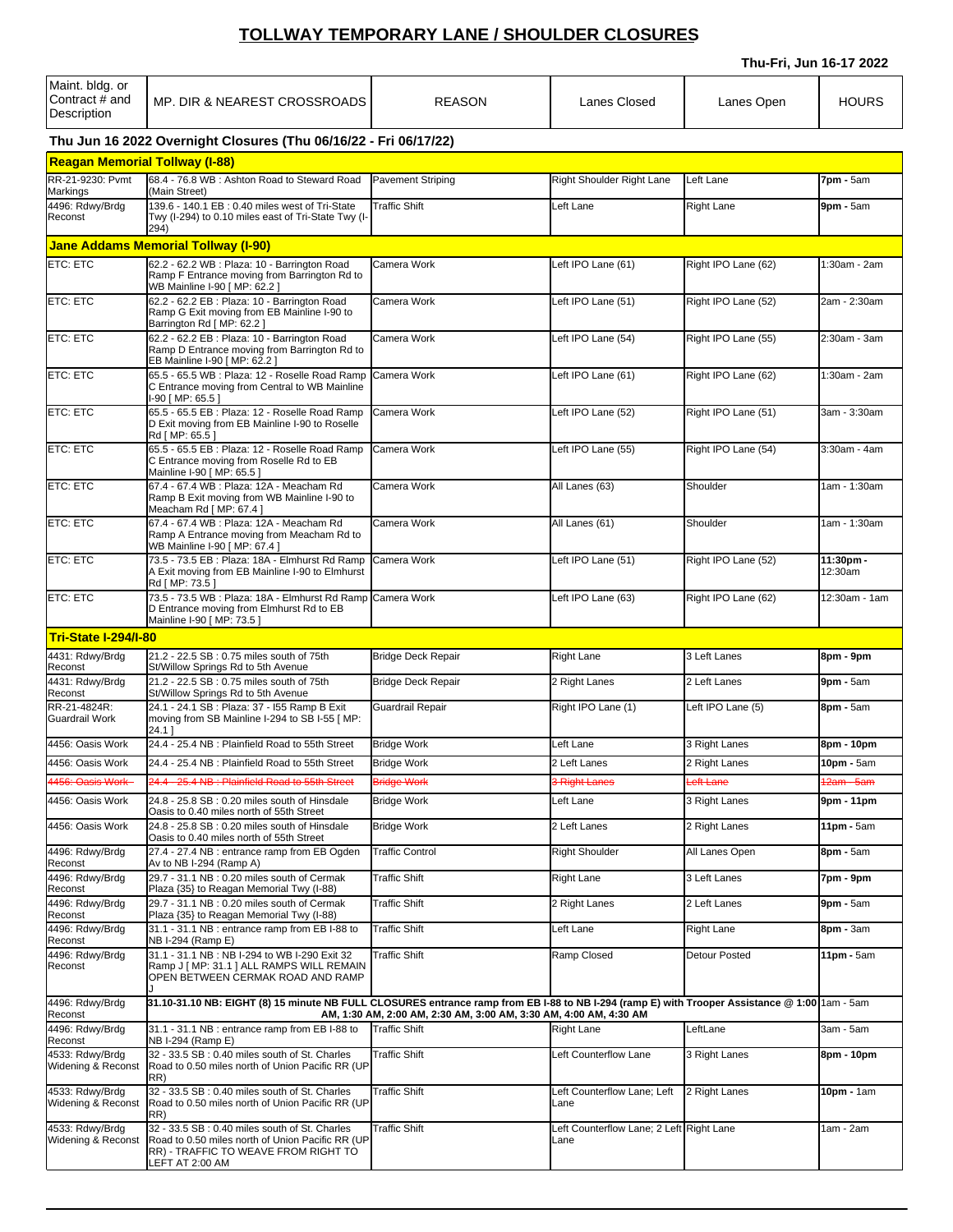| 4533: Rdwy/Brdg<br>Widening & Reconst | 32 - 33.5 SB: 0.40 miles south of St. Charles<br>Road to 0.50 miles north of Union Pacific RR (UP                            | <b>Traffic Shift</b>           | 3 Right Lanes                                    | Left Counterflow Lane                     | 2am - 4am        |
|---------------------------------------|------------------------------------------------------------------------------------------------------------------------------|--------------------------------|--------------------------------------------------|-------------------------------------------|------------------|
|                                       | RR) - TRAFFIC TO WEAVE FROM RIGHT TO<br>LEFT AT 2:00 AM                                                                      |                                |                                                  |                                           |                  |
| 4533: Rdwy/Brdg<br>Widening & Reconst | 32 - 33.5 SB : 0.40 miles south of St. Charles<br>Road to 0.50 miles north of Union Pacific RR (UP<br>RR)                    | <b>Traffic Shift</b>           | 2 Right Lanes                                    | Left Counterflow Lane; Left<br>Lane       | 4am - 6am        |
| 4533: Rdwy/Brdg<br>Widening & Reconst | 32.1 - 33.5 NB : 0.30 miles south of St. Charles<br>Road to 0.50 miles north of Union Pacific RR (UP<br>RR)                  | <b>Traffic Shift</b>           | Left Lane                                        | 3 Right Lanes                             | 7pm - 6am        |
| 1-19-4458:                            | 34.5 - 35 NB: 1.40 miles north of Lake St (US<br>Rdwy/Brdg Widening 20) & North Ave (IL 64) to Grand Ave.                    | <b>Barrier Wall Relocate</b>   | Left Shoulder Left Lane                          | 3 Right Lanes                             | <b>7pm -</b> 5am |
|                                       | <b>Tri-State I-94 and Edens Spur I-94</b>                                                                                    |                                |                                                  |                                           |                  |
| 4827:                                 | 15 - 21.9 EB: 0.20 miles west of Atkinson Road<br>Patching/Resurfacing to 0.10 miles east of Half Day Rd (IL 22)             | Pavement Reconstruction        | Left Lane                                        | 3 Right Lanes                             | 7pm - 6am        |
| 4827:                                 | 15 - 21.9 WB: 0.20 miles west of Atkinson Road<br>Patching/Resurfacing to 0.10 miles east of Half Day Rd (IL 22)             | Pavement Reconstruction        | Left Lane                                        | 3 Right Lanes                             | 7pm - 6am        |
| 4827:                                 | 15 - 21.9 WB: 0.20 miles west of Atkinson Road<br>Patching/Resurfacing to 0.10 miles east of Half Day Rd (IL 22)             | Pavement Reconstruction        | 2 Left Lanes                                     | 2 Right Lanes                             | 8pm - 5am        |
| 4827:                                 | 15 - 21.9 EB: 0.20 miles west of Atkinson Road<br>Patching/Resurfacing to 0.10 miles east of Half Day Rd (IL 22)             | Pavement Reconstruction        | 2 Left Lanes                                     | 2 Right Lanes                             | 9pm - 5am        |
|                                       | Fri Jun 17 2022 Daytime Closures                                                                                             |                                |                                                  |                                           |                  |
| <b>Reagan Memorial Tollway (I-88)</b> |                                                                                                                              |                                |                                                  |                                           |                  |
| 4586: ITS                             | 54.6 - 55.1 EB : 0.50 miles west of Chicago<br>Avenue (US 52) to Chicago Avenue (US 52)                                      | <b>ITS</b>                     | <b>Right Shoulder</b>                            | All Lanes Open                            | 7am - 3pm        |
| 4586: ITS                             | 54.9 - 55.5 WB: 0.20 miles west of Chicago<br>Avenue (US 52) to 0.40 miles east of Chicago<br>Avenue (US 52)                 | <b>ITS</b>                     | <b>Right Shoulder</b>                            | All Lanes Open                            | 7am - <b>3pm</b> |
| RR-21-9237: ITS                       | 58.8 - 66.1 WB: 0.95 miles west of Robbins<br>Road to 1.60 miles east of Reynolds Road                                       | Conduit Work, ITS              | <b>Right Shoulder</b>                            | All Lanes Open                            | 7am - 5pm        |
| RR-21-9237: ITS                       | 62.6 - 66.1 EB: 0.50 miles west of Whitney Road Conduit Work, ITS<br>to 1.60 miles east of Reynolds Road                     |                                | <b>Right Shoulder</b>                            | All Lanes Open                            | 7am - 5pm        |
| 14-0017: ITS                          | 79.7 - 80.7 WB: Mulford Road to Locust Road                                                                                  | Camera Work                    | <b>Right Shoulder</b>                            | All Lanes Open                            | 8am - 3pm        |
| RR-21-9237: ITS                       | 87.4 - 91.5 EB/WB: 0.20 miles west of University Conduit Work, ITS<br>Road to 0.10 miles east of Annie Glidden Rd            |                                | EB: Right Shoulder, WB:<br><b>Right Shoulder</b> | EB: All Lanes Open, WB: All<br>Lanes Open | 7am - 5pm        |
| EW22-005:<br>Maintenance              | 130 - 130 EB : SB Rt 53 to EB I-88 Ramp A [ MP: Landscaping<br>130 ]                                                         |                                | <b>Both Shoulders</b>                            | All Lanes Open                            | 7am - 3pm        |
|                                       | <b>Veterans Memorial Tollway (I-355)</b>                                                                                     |                                |                                                  |                                           |                  |
| M-14: Maintenance                     | 9 - 11.5 NB : 0.70 miles south of New Avenue to<br>0.10 miles north of Internationale Parkway                                | <b>Bridge Inspection</b>       | Right Shoulder Right Lane                        | 2 Left Lanes                              | 9am - 2pm        |
| 14-0017: ITS                          | 16.1 - 17.2 NB: 71st Street to 63rd St                                                                                       | Camera Work                    | <b>Right Shoulder</b>                            | All Lanes Open                            | 8am - 3pm        |
|                                       | <b>Jane Addams Memorial Tollway (I-90)</b>                                                                                   |                                |                                                  |                                           |                  |
| RR-21-9237: ITS                       | 4.8 - 14.5 EB/WB : 0.05 miles west of Elevator<br>Road to 0.10 miles east of Rote Rd                                         | Conduit Work.ITS               | EB: Right Shoulder, WB:<br><b>Right Shoulder</b> | EB: All Lanes Open, WB: All<br>Lanes Open | 7am - 5pm        |
| 4547: LED Lighting                    | 14.8 - 16.5 EB: 0.45 miles west of State St<br>(Business US 20) Ramps to 0.70 miles east of<br>Business US 20 (State Street) | Light Pole Work                | Right Lane                                       | 2 Left Lanes                              | 7am - <b>4pm</b> |
| 4547: LED Lighting                    | 16.9 - 17.6 WB: Newburg Road to Mill Road                                                                                    | Light Pole Work                | Right Lane                                       | 2 Left Lanes                              | 7am - 4pm        |
| 4547: LED Lighting                    | 17.3 - 17.3 EB : EB I-90 to US 20 Exit 17 Ramp I Light Pole Work<br>[MP: 17.3 ]                                              |                                | <b>Right Shoulder</b>                            | All Lanes Open                            | 7am - <b>4pm</b> |
| 4547: LED Lighting                    | 17.5 - 17.5 EB: US 20 to EB I-90 Ramp H [ MP:<br>17.5 ]                                                                      | Light Pole Work                | <b>Right Shoulder</b>                            | All Lanes Open                            | 7am - <b>4pm</b> |
| 4547: LED Lighting                    | 17.6 - 17.6 WB: WB I-90 to US 20 Exit 17 Ramp<br>F   MP: 17.6 ]                                                              | Light Pole Work                | <b>Right Shoulder</b>                            | All Lanes Open                            | 7am - <b>4pm</b> |
| RR-21-9237: ITS                       | 26.2 - 26.6 EB/WB: 0.30 miles west of Johnson<br>Road to 0.10 miles east of Johnson Road                                     | Conduit Work, ITS              | EB: Right Shoulder, WB:<br><b>Right Shoulder</b> | EB: All Lanes Open, WB: All<br>Lanes Open | 7am - 5pm        |
| 14-0017: ITS                          | 70.7 - 72.4 WB: Arlington Heights Rd to Busse<br>Road                                                                        | Camera Work                    | <b>Right Shoulder</b>                            | All Lanes Open                            | 8am - 3pm        |
| <b>Tri-State I-294/I-80</b>           |                                                                                                                              |                                |                                                  |                                           |                  |
| 14-0017: ITS                          | 5.3 - 5.6 SB : 167th Street to 163rd Street Plaza<br>${41}$                                                                  | Camera Work                    | <b>Right Shoulder</b>                            | All Lanes Open                            | 8am - 3pm        |
| 4431: Rdwy/Brdg<br>Reconst            | 22 - 22 NB : NB I-294 to 75th/Willow Springs Exit Electrical Installation<br>22 Ramp C [ MP: 22 ]                            |                                | <b>Both Shoulders</b>                            | All Lanes Open                            | 9am - <b>3pm</b> |
| 4431: Rdwy/Brdg<br>Reconst            | 22 - 22 NB: 75th/Willow Springs to NB I-294<br>Ramp D [ MP: 22 ]                                                             | Electrical Installation        | <b>Both Shoulders</b>                            | All Lanes Open                            | 9am - <b>3pm</b> |
| 4519: Rdwy/Brdg<br>Reconst            | 22 - 23.3 SB: 75th St/Willow Springs Rd to Wolf<br>Road                                                                      | <b>Fiber Optic Work</b>        | <b>Right Shoulder</b>                            | All Lanes Open                            | 9am - 3:30pm     |
| 4431: Rdwy/Brdg<br>Reconst            | 22.2 - 22.2 SB: 75th/Willow Springs to SB I-294<br>Ramp B [ MP: 22.2 ]                                                       | <b>Electrical Installation</b> | <b>Both Shoulders</b>                            | All Lanes Open                            | 9am - <b>3pm</b> |
| 4431: Rdwy/Brdg<br>Reconst            | 22.2 - 22.2 SB: SB I-294 to 75th/Willow Springs<br>Exit 22 Ramp A [ MP: 22.25 ]                                              | Electrical Installation        | <b>Both Shoulders</b>                            | All Lanes Open                            | 9am - 3pm        |
| 4582: Rdwy/Brdg<br>Reconst            | 29.9 - 30.5 SB : Cermak Plaza {35} to Roosevelt<br>Rd (IL 38)                                                                | <b>Electrical Removal</b>      | <b>Right Shoulder</b>                            | All Lanes Open                            | 9am - <b>3pm</b> |
| 4582: Rdwy/Brdg<br>Reconst            | 30.3 - 30.3 SB : EB Roosevelt Rd to SB I-294<br>Ramp D [ MP: 30.3 ]                                                          | Electrical Removal             | <b>Right Shoulder</b>                            | All Lanes Open                            | 9am - 3pm        |
| 14-0017: ITS                          |                                                                                                                              |                                |                                                  |                                           |                  |
|                                       | 45.9 - 47.3 SB: Union Pacific RR (UP RR) to<br>Milwaukee Avenue (IL 21)                                                      | Camera Work                    | <b>Right Shoulder</b>                            | All Lanes Open                            | 8am - <b>3pm</b> |

7.1 - 8.1 EB : 0.40 miles west of Stearns School Slope Stabilization **Reserve Stabilization Reserves Community** Right Shoulder Right Shoulder Reserves All Lanes Open Tam - **6pm**<br>Road to 0.60 miles east of Stearns School Ro

**Fri Jun 17 2022 Overnight Closures (Fri 06/17/22 - Sat 06/18/22)**

4382: Design Upon Req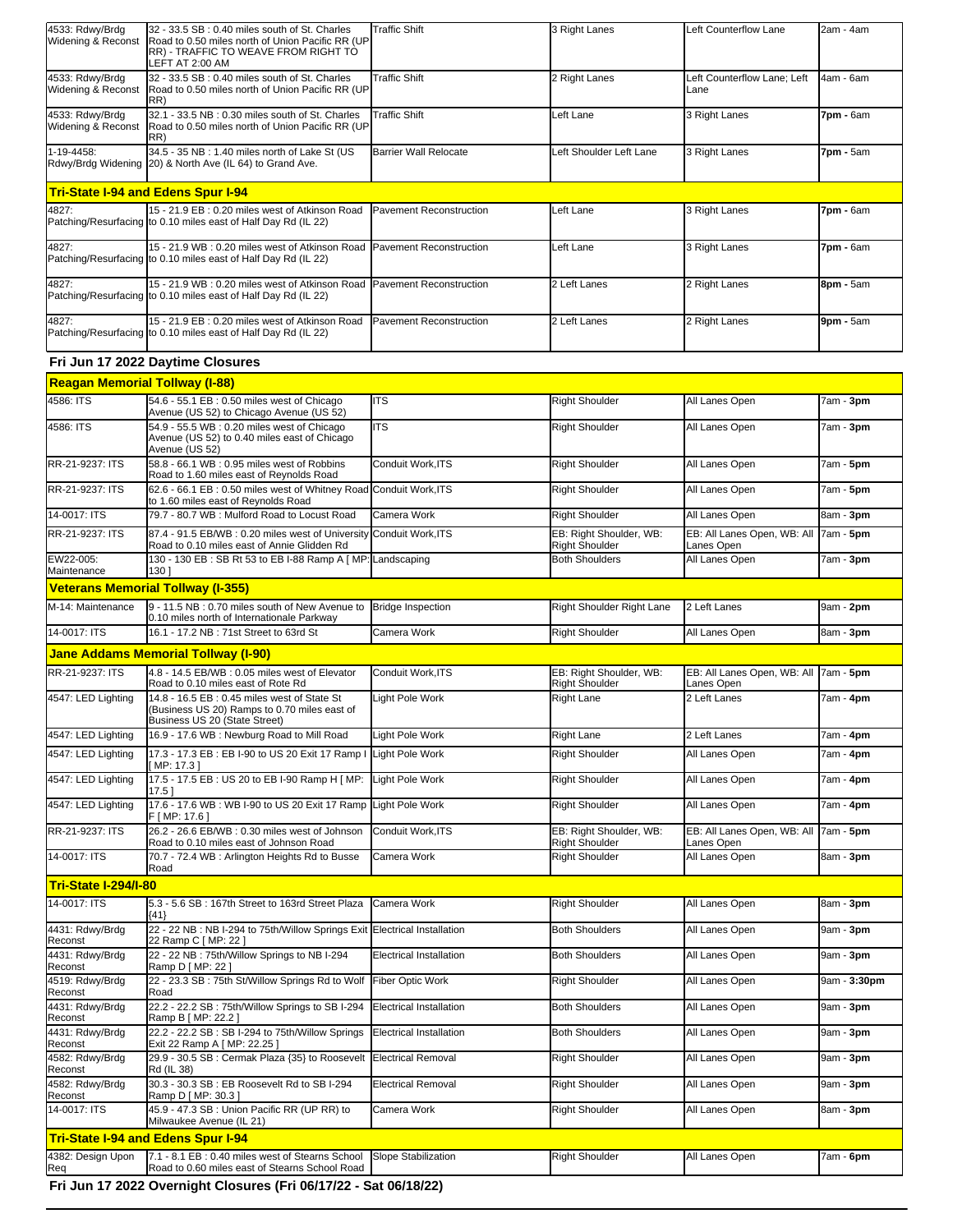| <b>Elgin O'Hare Expressway (IL 390)</b>   |                                                                                                                                                             |                                  |                                                  |                                     |                 |  |  |
|-------------------------------------------|-------------------------------------------------------------------------------------------------------------------------------------------------------------|----------------------------------|--------------------------------------------------|-------------------------------------|-----------------|--|--|
| 4822: Brdg Rehab                          | 7.7 - 11.2 EB: 0.60 miles west of Wright Blvd to<br>Meacham/Medinah Rd                                                                                      | <b>Bridge Reconstruction</b>     | <b>Right Lane</b>                                | 2 Left Lanes                        | 7pm - 8pm       |  |  |
| 4822: Brdg Rehab                          | 7.7 - 11.2 EB: 0.60 miles west of Wright Blvd to<br>Meacham/Medinah Rd                                                                                      | <b>Bridge Reconstruction</b>     | 2 Right Lanes                                    | Left Lane                           | 8pm - 7am       |  |  |
| 4822: Brdg Rehab                          | 8.2 - 11.2 WB: 0.10 miles west of Wright Blvd to<br>Meacham/Medinah Rd                                                                                      | <b>Bridge Reconstruction</b>     | <b>Right Lane</b>                                | 2 Left Lanes                        | 8pm - 9pm       |  |  |
| 4822: Brdg Rehab                          | 8.2 - 11.2 WB: 0.10 miles west of Wright Blvd to<br>Meacham/Medinah Rd                                                                                      | <b>Bridge Reconstruction</b>     | 2 Right Lanes                                    | Left Lane                           | $9pm - 7am$     |  |  |
| 4822: Brdg Rehab                          | 8.3 - 8.3 EB: Wright Blvd to EB IL 390 Ramp D [<br>MP: 8.31                                                                                                 | <b>Bridge Reconstruction</b>     | All Lanes Closed                                 | All Lanes Closed                    | 8pm - 7am       |  |  |
| 4822: Brdg Rehab                          | 8.3 - 8.3 WB: WB IL 390 to Wright Blvd Exit 8<br>Ramp A [ MP: 8.3 ]                                                                                         | <b>Bridge Reconstruction</b>     | All Lanes Closed                                 | All Lanes Closed                    | 8pm - 7am       |  |  |
| <b>Tri-State I-294/I-80</b>               |                                                                                                                                                             |                                  |                                                  |                                     |                 |  |  |
| 4491: Brdg/Ramp<br>Reconst                | 23.4 - 24.4 NB: 0.10 miles south of Joliet Road<br>to Plainfield Road                                                                                       | <b>Bridge Work</b>               | <b>Right Lane</b>                                | 2 Left Lanes                        | 8pm - 10pm      |  |  |
| 4491: Brdg/Ramp<br>Reconst                | 23.4 - 24.4 NB: 0.10 miles south of Joliet Road<br>to Plainfield Road - TRAFFIC WILL WEAVE<br>FROM LEFT TO RIGHT AT 11:00 PM                                | <b>Bridge Work</b>               | 2 Right Lanes                                    | Left Lane                           | 10pm - 11pm     |  |  |
| 4491: Brdg/Ramp<br>Reconst                | 23.4 - 24.4 NB: 0.10 miles south of Joliet Road<br>to Plainfield Road - TRAFFIC WILL WEAVE<br>FROM LEFT TO RIGHT AT 11:00 PM                                | <b>Bridge Work</b>               | 2 Left Lanes                                     | <b>Right Lane</b>                   | 11pm - 4:30am   |  |  |
| 4456: Oasis Work                          | 24.4 - 25.4 NB : Plainfield Road to 55th Street                                                                                                             | <b>Bridge Work</b>               | <b>Right Lane</b>                                | 3 Left Lanes                        | 8pm - 9pm       |  |  |
| 4456: Oasis Work                          | 24.4 - 25.4 NB: Plainfield Road to 55th Street                                                                                                              | <b>Bridge Work</b>               | 2 Right Lanes                                    | 2 Left Lanes                        | 9pm - 10pm      |  |  |
| 4456: Oasis Work                          | 24.4 - 25.4 NB : Plainfield Road to 55th Street                                                                                                             | <b>Bridge Work</b>               | 3 Right Lanes                                    | Left Lane                           | 10pm - 11pm     |  |  |
| 4456: Oasis Work                          | 24.4 - 25.4 NB: Plainfield Road to 55th Street<br>(traffic will weave from left to right)                                                                   | <b>Bridge Work</b>               | 2 Left Lanes                                     | 2 Right Lanes                       | $11pm - 6am$    |  |  |
| 4456: Oasis Work                          | 24.4 - 25.4 NB: Plainfield Road to 55th Street                                                                                                              | <b>Bridge Work</b>               | Left Lane                                        | 3 Right Lanes                       | 6am - 7am       |  |  |
| 4533: Rdwy/Brdg<br>Widening & Reconst     | 32 - 33.5 SB : 0.40 miles south of St. Charles<br>Road to 0.50 miles north of Union Pacific RR (UP<br>RR)                                                   | <b>Traffic Shift</b>             | Left Counterflow Lane                            | 3 Right Lanes                       | 7pm - 10pm      |  |  |
| 4533: Rdwy/Brdg<br>Widening & Reconst     | 32 - 33.5 SB : 0.40 miles south of St. Charles<br>Road to 0.50 miles north of Union Pacific RR (UP<br>RR)                                                   | <b>Traffic Shift</b>             | Left Counterflow Lane; Left<br>Lane              | 2 Right Lanes                       | 10pm - 1am      |  |  |
| 4533: Rdwy/Brdg<br>Widening & Reconst     | 32 - 33.5 SB : 0.40 miles south of St. Charles<br>Road to 0.50 miles north of Union Pacific RR (UP<br>RR) TRAFFIC TO WEAVE FROM RIGHT TO<br>LEFT AT 2:00 AM | <b>Traffic Shift</b>             | Left Counterflow Lane; 2 Left Right Lane<br>Lane |                                     | 1am - 2am       |  |  |
| 4533: Rdwy/Brdg<br>Widening & Reconst     | 32 - 33.5 SB: 0.40 miles south of St. Charles<br>Road to 0.50 miles north of Union Pacific RR (UP<br>RR) TRAFFIC TO WEAVE FROM RIGHT TO<br>LEFT AT 2:00 AM  | <b>Traffic Shift</b>             | 3 Right Lanes                                    | Left Counterflow Lane               | 2am - 5am       |  |  |
| 4533: Rdwy/Brdg<br>Widening & Reconst     | 32 - 33.5 SB: 0.40 miles south of St. Charles<br>Road to 0.50 miles north of Union Pacific RR (UP<br>RR)                                                    | <b>Traffic Shift</b>             | 2 Right Lanes                                    | Left Counterflow Lane; Left<br>Lane | 5am - 7am       |  |  |
| 4533: Rdwy/Brdg<br>Widening & Reconst     | 32.1 - 33.5 NB : 0.30 miles south of St. Charles<br>Road to 0.50 miles north of Union Pacific RR (UP<br>RR)                                                 | <b>Barrier Wall Installation</b> | Left Lane                                        | 3 Right Lanes                       | $7pm - 7am$     |  |  |
| <b>Tri-State I-94 and Edens Spur I-94</b> |                                                                                                                                                             |                                  |                                                  |                                     |                 |  |  |
| 4827:                                     | 15 - 21.9 EB: 0.20 miles west of Atkinson Road<br>Patching/Resurfacing to 0.10 miles east of Half Day Rd (IL 22)                                            | Pavement Reconstruction          | eft Lane                                         | 3 Right Lanes                       | 7pm - 7am       |  |  |
| 4827:                                     | 15 - 21.9 WB: 0.20 miles west of Atkinson Road Pavement Reconstruction<br>Patching/Resurfacing to 0.10 miles east of Half Day Rd (IL 22)                    |                                  | Left Lane                                        | 3 Right Lanes                       | 8pm - 7am       |  |  |
| 4827:                                     | 15 - 21.9 EB : 0.20 miles west of Atkinson Road<br>Patching/Resurfacing to 0.10 miles east of Half Day Rd (IL 22)                                           | Pavement Reconstruction          | 2 Left Lanes                                     | 2 Right Lanes                       | $9$ pm - $7$ am |  |  |
| 4827:                                     | 15 - 21.9 WB: 0.20 miles west of Atkinson Road Pavement Reconstruction<br>Patching/Resurfacing to 0.10 miles east of Half Day Rd (IL 22)                    |                                  | 2 Left Lanes                                     | 2 Right Lanes                       | $9$ pm - $7$ am |  |  |
| 4827:                                     | 15 - 21.9 EB: 0.20 miles west of Atkinson Road<br>Patching/Resurfacing to 0.10 miles east of Half Day Rd (IL 22)                                            | Pavement Reconstruction          | 3 Left Lanes                                     | <b>Right Lane</b>                   | 12am - 5am      |  |  |

è **Moving Closure ORT CLOSURE**

## **ALL TEMPORARY CLOSURES ARE SUBJECT TO WEATHER CONDITIONS**

**\*\*\*\*Remember to also reference the LONG-TERMCLOSURE report. Closures that last more than one day may not always be reported in the TEMPORARY LANE CLOSURE report\*\*\*\***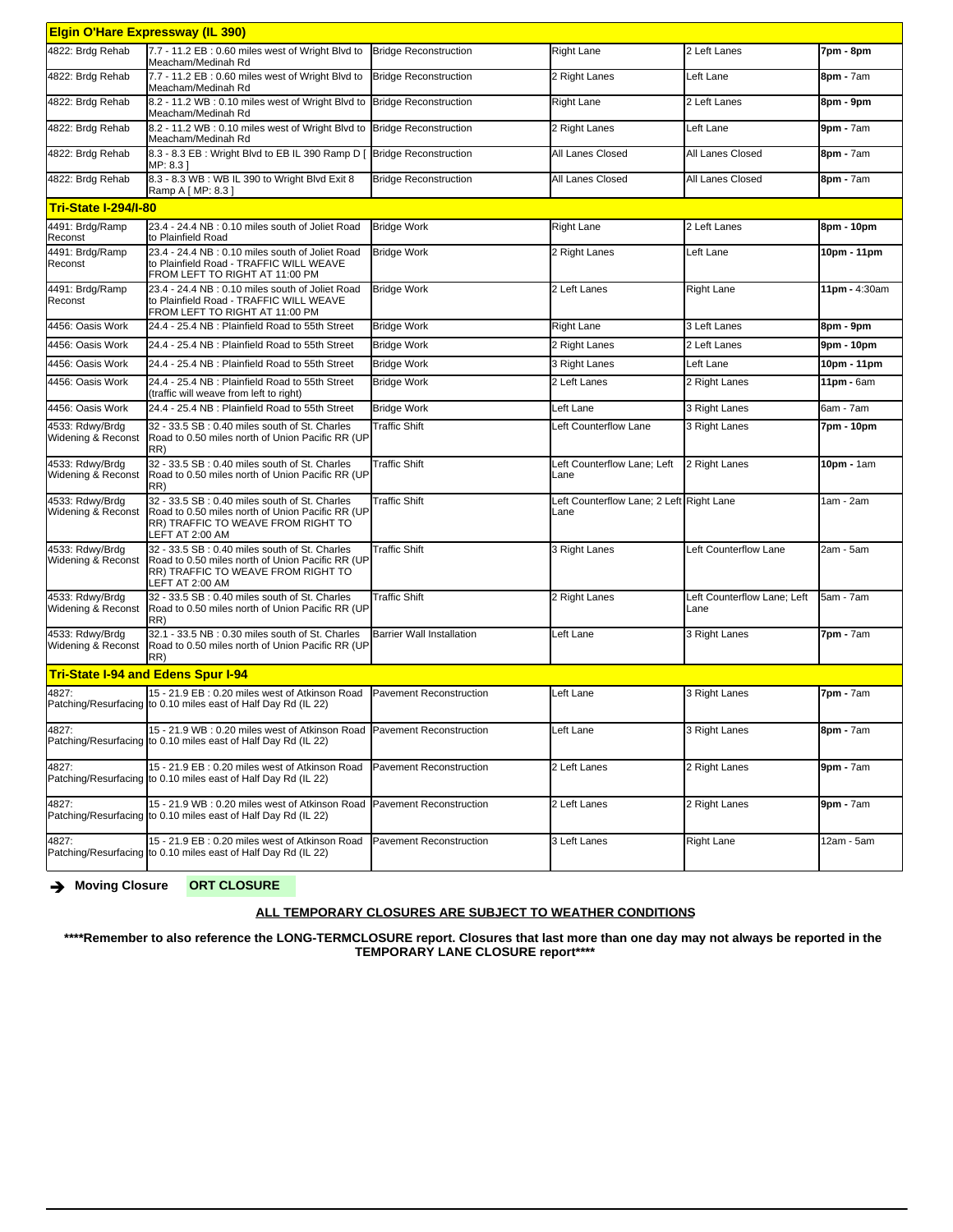## **TOLLWAY LONG-TERM LANE / SHOULDER CLOSURES as of June 16 , 2022**

| Maint. bldg. or<br>Contract # and<br>Description | MP. DIR & NEAREST CROSSROADS                                                                                                                   | <b>REASON</b>                                         | Lanes Closed                             | Lanes Open                                                      | <b>DURATION</b>  |
|--------------------------------------------------|------------------------------------------------------------------------------------------------------------------------------------------------|-------------------------------------------------------|------------------------------------------|-----------------------------------------------------------------|------------------|
| <b>Reagan Memorial Tollway (I-88)</b>            |                                                                                                                                                |                                                       |                                          |                                                                 |                  |
| 4496: Rdwy/Brdg<br>Reconst                       | 139.9 - 140.2 EB : 0.10 miles west of Tri-State<br>Twy (I-294) to 0.20 miles east of Tri-State Twy (I-<br>294)                                 | <b>Bridge Reconstruction</b>                          | <b>Right Shoulder</b>                    | All Lanes Open                                                  | until 6/30/2022  |
| 4496: Rdwy/Brdg<br>Reconst                       | 140 - 140.2 EB : Tri-State Twy (I-294) to 0.20<br>miles east of Tri-State Twy (I-294)                                                          | <b>Bridge Reconstruction</b>                          | Left Shoulder                            | All Lanes Open                                                  | until 6/30/2022  |
|                                                  | <b>Jane Addams Memorial Tollway (I-90)</b>                                                                                                     |                                                       |                                          |                                                                 |                  |
| 4576: Toll Plaza<br>Improvs                      | 23.3 - 23.3 WB : Mainline Plaza: 5 - Belvidere [<br>MP: 23.31                                                                                  | <b>Toll Plaza Modifications</b>                       | All Cash Lanes (71, 72, 73)              | All ORT Lanes (52, 53, 54)                                      | until 12/10/2021 |
| 4576: Toll Plaza                                 | 37.8 - 37.8 EB : Mainline Plaza: 7 - Marengo [                                                                                                 | <b>Toll Plaza Modifications</b>                       | All Cash Lanes (71, 72, 73)              | All ORT Lanes (52, 53, 54)                                      | until 12/10/2021 |
| Improvs<br><b>Tri-State I-294/I-80</b>           | MP: 37.81                                                                                                                                      |                                                       |                                          |                                                                 |                  |
| 4495: Widening                                   | 7.6 - 7.6 SB: SB I-294 to SB I-57 Exit 7B Ramp                                                                                                 | <b>Pavement Widening</b>                              | right lane (1 of 2)                      | left lane (1 of 2)                                              | until 5/6/2022   |
| Ramp Flyover<br>4495: Widening                   | M [ MP: 7.6 ]<br>7.6 - 7.6 SB : SB I-294 to SB I-57 Exit 7B Ramp                                                                               | Pavement Widening                                     | right lane (1 of 2)                      | left lane (1 of 2)                                              | until 7/20/2022  |
| Ramp Flyover<br>4517: Rdwy                       | M [ MP: 7.6 ]<br>17.5 - 19.2 NB: 95th St (US 12 & US 20) to 0.55                                                                               | <b>Traffic Shift</b>                                  | <b>Both Shoulders</b>                    | All Lanes Shifted Right                                         | until 10/31/2022 |
| Widening/Reconst<br>4517: Rdwy                   | miles north of 87th Street<br>17.5 - 17.5 SB : Plaza: 38 - 95th St Ramp S                                                                      | <b>Electrical Installation</b>                        | Right IPO                                | Left IPO                                                        | until 7/1/2022   |
| Widening/Reconst                                 | Entrance moving from 95th St to SB Mainline I-<br>294 [MP: 17.5]                                                                               |                                                       |                                          |                                                                 |                  |
| 4517: Rdwy<br>Widening/Reconst                   | 17.5 - 19.5 SB: 95th St (US 12 & US 20) to 0.20<br>miles north of 83rd Street Plaza {39} (NB only)                                             | <b>Traffic Shift</b>                                  | 3 Left Lanes Shift Left<br>(Counterflow) | Right Lane Shifted Left                                         | until 9/2/2022   |
| 4518: Rdwy<br>Widening/Reconst                   | 19.3 - 19.3 NB: 83rd St Plaza (39) [ MP: 19.3 ]                                                                                                | <b>Traffic Shift</b>                                  | <b>IPO Lane</b>                          | <b>ORT Lanes</b>                                                | until 8/1/2022   |
| 4518: Rdwy<br>Widening/Reconst                   | 19.3 - 21.2 SB: 83rd Street Plaza {39} (NB only)<br>to 0.35 miles north of Mile-Long Bridge                                                    | <b>Traffic Shift</b>                                  | Left Shoulder                            | All Lanes Shifted Right                                         | until 8/1/2022   |
| 4518: Rdwy<br>Widening/Reconst                   | 19.3 - 20.9 NB: 83rd Street Plaza {39} (NB only)<br>to Mile-Long Bridge                                                                        | <b>Traffic Shift</b>                                  | 2 Left Lanes Shifted<br>(Counterflow)    | 2 Right Lanes Shifted Right                                     | until 7/8/2022   |
| 4518: Rdwy                                       | 19.7 - 19.7 SB: 82nd St Plaza (36)                                                                                                             | Traffic Shift                                         | <b>IPO Lane</b>                          | <b>ORT Lanes</b>                                                | until 8/1/2022   |
| Widening/Reconst<br>4518: Rdwy                   | 20.3 - 20.3 SB : entrance ramp from EB Archer                                                                                                  | Ramp Construction                                     | <b>Entrance Ramp Closed</b>              | Detour Posted                                                   | until 8/1/2022   |
| Widening/Reconst<br>4431: Rdwy/Brdg              | Av to SB I-294 (Ramp E)<br>20.7 - 20.9 SB: 0.10 miles south of La Grange                                                                       | <b>Bridge Work</b>                                    | Left Shoulder                            | All Lanes Open                                                  | until 6/30/2022  |
| Reconst<br>4431: Rdwy/Brdg                       | Road to Mile-Long Bridge<br>20.7 - 20.8 NB: 0.10 miles south of La Grange                                                                      | <b>Bridge Work</b>                                    | <b>Both Shoulders</b>                    | All Lanes Shifted Right                                         | until 6/30/2022  |
| Reconst<br>4431: Rdwy/Brdg                       | Road to 0.05 miles north of La Grange Road<br>20.8 - 21 NB: 0.05 miles south of Mile-Long                                                      | <b>Bridge Work</b>                                    | Left Shoulder                            | All Lanes Open                                                  | until 6/30/2022  |
| Reconst                                          | Bridge to 0.10 miles north of Mile-Long Bridge                                                                                                 |                                                       |                                          |                                                                 |                  |
| 4431: Rdwy/Brdg<br>Reconst                       | 20.9 - 21.1 SB: Mile-Long Bridge to 0.20 miles<br>north of Mile-Long Bridge                                                                    | <b>Bridge Work</b>                                    | <b>Both Shoulders</b>                    | All Lanes Shifted Right                                         | until 6/30/2022  |
| 4518: Rdwy<br>Widening/Reconst                   | 20.9 - 21.2 NB : Mile-Long Bridge to 0.35 miles<br>north of Mile-Long Bridge                                                                   | <b>Traffic Shift</b>                                  | <b>Both Shoulders</b>                    | All Lanes Shifted Left                                          | until 8/1/2022   |
| 4431: Rdwy/Brdg<br>Reconst                       | 21.1 - 21.2 SB: 0.90 miles south of 75th<br>St/Willow Springs Rd to 0.30 miles north of Mile-<br>Long Bridge                                   | <b>Bridge Work</b>                                    | Left Shoulder                            | All Lanes Open                                                  | until 6/30/2022  |
| 4431: Rdwy/Brdg<br>Reconst                       | 21.1 - 22.4 NB: 0.90 miles south of 75th<br>St/Willow Springs Rd to 0.40 miles north of 75th<br>St/Willow Springs Rd                           | <b>Bridge Work</b>                                    | <b>Both Shoulders</b>                    | All Lanes Shifted Right                                         | until 6/30/2022  |
| 4431: Rdwy/Brdg<br>Reconst                       | 21.9 - 22.4 SB: 0.10 miles south of 75th<br>St/Willow Springs Rd to 0.40 miles north of 75th<br>St/Willow Springs Rd                           | <b>Bridge Work</b>                                    | <b>Both Shoulders</b>                    | All Lanes Shifted Right                                         | until 6/30/2022  |
| 4519: Rdwy/Brdg<br>Reconst                       | 22 - 22 SB : exit ramp from SB I-294 to 75th St<br>(Ramp A) Plaza 34                                                                           | <b>Asphalt Paving</b>                                 | Center Cash; Left IPO                    | Right IPO                                                       | until 10/28/2022 |
| 4519: Rdwy/Brdg<br>Reconst                       | 22 - 23.1 SB: 75th St/Willow Springs Rd to<br>Stevenson Expwy (I-55) & Wolf Rd                                                                 | <b>Bridge Reconstruction</b>                          | Left Shoulder                            | All Lanes Open                                                  | until 10/28/2022 |
| 4519: Rdwy/Brdg<br>Reconst                       | 22 - 22.5 NB: 75th St/Willow Springs Rd to 5th<br>Avenue                                                                                       | Bridge Work, Pavement Reconstruction Right Lane       |                                          | 3 Left Lanes, Aux Lane (two<br>left counterflow)                | until 9/16/2022  |
| 4519: Rdwy/Brdg                                  | 22 - 24.1 NB: 75th St/Willow Springs Rd to                                                                                                     | Bridge Work, Pavement Reconstruction Left Shoulder    |                                          | All Lanes Open                                                  | until 9/16/2022  |
| Reconst<br>4519: Rdwy/Brdg                       | Stevenson Expwy (I-55) & Joliet Rd Ramps<br>22.5 - 22.9 NB : 5th Avenue to 0.20 miles north of Bridge Work, Pavement Reconstruction Right Lane |                                                       |                                          | 3 Left Lanes Shifted Left (two until 9/16/2022                  |                  |
| Reconst<br>4519: Rdwy/Brdg<br>Reconst            | <b>Willow Springs Road</b><br>22.9 - 24.1 NB: 0.20 miles south of Stevenson<br>Expwy (I-55) & Wolf Rd to Stevenson Expwy (I-                   | Bridge Work, Pavement Reconstruction Right Lane       |                                          | left counterflow)<br>3 left Lanes Shifted Left<br>(Counterflow) | until 9/16/2022  |
| 4519: Rdwy/Brdg                                  | 55) & Joliet Rd Ramps<br>23.1 - 25 SB: Stevenson Expwy (I-55) & Wolf Rd Bridge Reconstruction                                                  |                                                       | Left Lane                                | 3 Right Lanes Shifted Right                                     | until 10/28/2022 |
| Reconst<br>4519: Rdwy/Brdg                       | to Hinsdale Oasis<br>23.1 - 24.1 SB: Stevenson Expwy (I-55) & Wolf                                                                             | <b>Bridge Reconstruction</b>                          | <b>Right Shoulder</b>                    | All Lanes Open                                                  | until 10/28/2022 |
| Reconst<br>4519: Rdwy/Brdg                       | Rd to Stevenson Expwy (I-55) & Joliet Rd Ramps<br>23.2 - 23.2 NB : exit ramp from NB I-294 to SB I-                                            | Bridge Work, Pavement Reconstruction Exit Ramp Closed |                                          | Detour Posted                                                   | until 9/16/2022  |
| Reconst<br>4519: Rdwy/Brdg                       | 55 (Ramp J)<br>23.2 - 23.2 NB : exit ramp from NB I-294 to Wolf                                                                                | Bridge Work, Pavement Reconstruction Exit Ramp Closed |                                          | Detour Posted                                                   | until 9/16/2022  |
| Reconst                                          | Rd (Ramp N)                                                                                                                                    |                                                       |                                          |                                                                 |                  |
| 4491: Brdg/Ramp<br>Reconst                       | 23.8 - 23.8 SB: exit ramp from SB I-294 to Plaza Ramp Construction<br>37 (Ramp B)                                                              |                                                       | <b>Both Shoulders</b>                    | All Lanes Shifted Right                                         | until 7/15/2022  |
| 4491: Brdg/Ramp<br>Reconst                       | 23.8 - 23.8 NB: Plaza 37 to NB I-294 (Ramp A)                                                                                                  | <b>Bridge Work</b>                                    | <b>Both Shoulders</b>                    | All Lanes Shifted Left                                          | until 7/15/2022  |
| 4555: Brdg Replace                               | 23.8 - 23.8 NB: Plaza 37 to NB I-294 (Ramp A)                                                                                                  | <b>Bridge Work</b>                                    | <b>Both Shoulders</b>                    | All Lanes Open                                                  | until 10/14/2022 |
| 4555: Brdg Replace                               | 24 - 24.6 SB : 0.10 miles south of Stevenson<br>Expwy (I-55) & Joliet Rd Ramps to 0.20 miles<br>north of Plainfield Road                       | <b>Bridge Work</b>                                    | <b>Both Shoulders</b>                    | All Lanes Open                                                  | until 10/14/2022 |
| 4555: Brdg Replace                               | 24.1 - 25 NB : Stevenson Expwy (I-55) & Joliet<br>Rd Ramps to Hinsdale Oasis                                                                   | <b>Bridge Work</b>                                    | Both Shoulders, Right Lane               | All Lanes Shifted Right                                         | until 11/26/2022 |